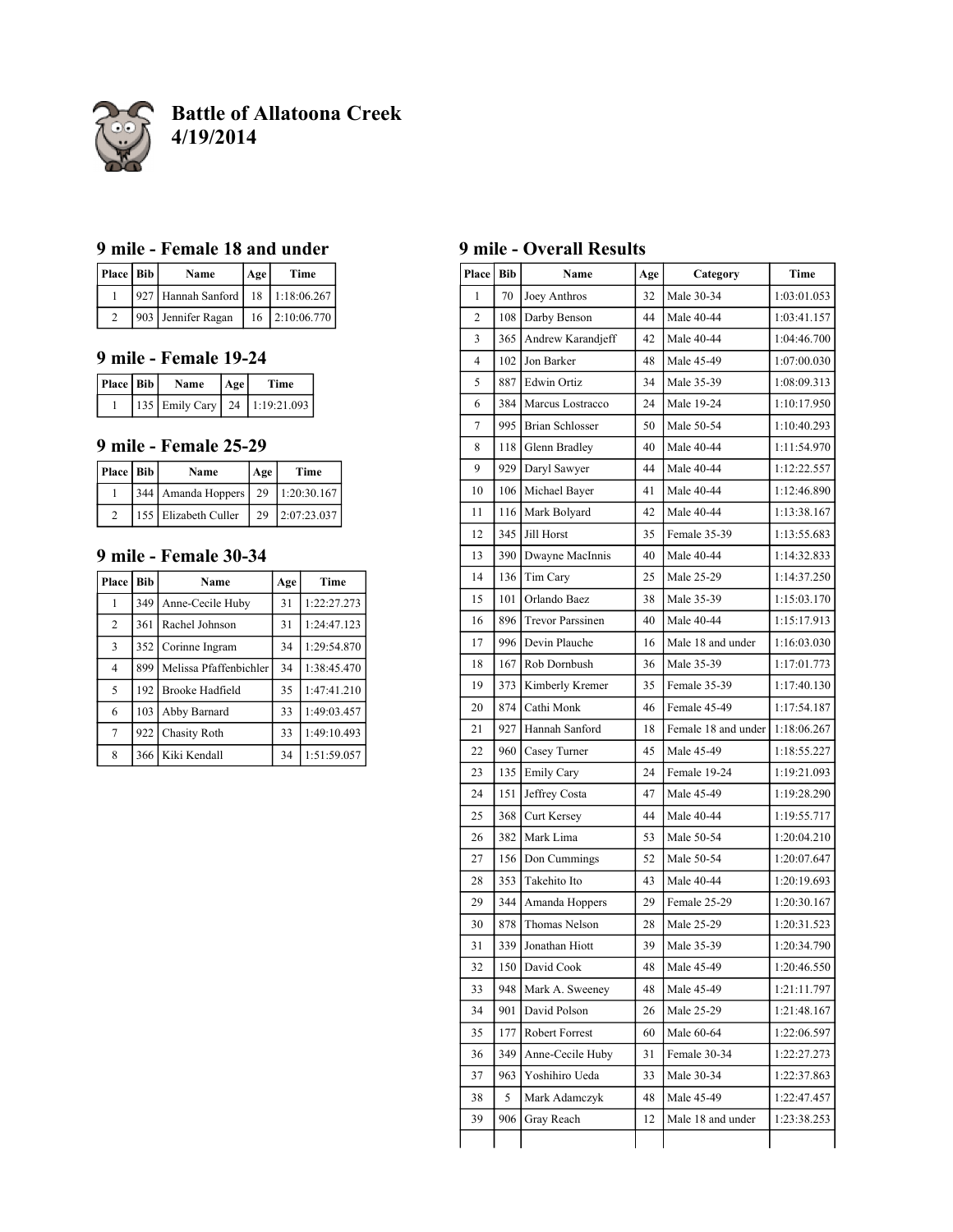#### **9 mile - Female 35-39**

| Place                    | <b>Bib</b> | Name                  | Age | Time        |
|--------------------------|------------|-----------------------|-----|-------------|
| 1                        | 345        | <b>Jill Horst</b>     | 35  | 1:13:55.683 |
| $\overline{c}$           | 373        | Kimberly Kremer       | 35  | 1:17:40.130 |
| 3                        | 898        | Amy Peterson          | 39  | 1:24:54.210 |
| $\overline{\mathcal{L}}$ | 142        | Melissa Clay          | 38  | 1:25:21.047 |
| 5                        | 869        | Kathy McTyre          | 39  | 1:29:36.780 |
| 6                        | 979        | Mary Claire Wickliffe | 37  | 1:30:59.870 |
| $\overline{7}$           | 926        | Janell Samstag        | 35  | 1:34:53.737 |
| 8                        | 121        | Stephanie Broaded     | 38  | 1:36:29.290 |
| 9                        | 166        | Judith Dobbs          | 38  | 1:44:08.017 |
| 10                       | 949        | Irina Theodora Szasz  | 37  | 1:46:54.823 |
| 11                       | 162        | <b>Stacey Deloach</b> | 39  | 1:47:23.330 |
| 12                       | 351        | Angie Hunt            | 39  | 1:47:56.377 |
| 13                       | 385        | Renee Lowe            | 39  | 1:49:50.573 |
| 14                       | 875        | Marianne Murphy       | 36  | 1:53:58.800 |
| 15                       | 383        | Maria Lohman          | 38  | 1:56:13.507 |
| 16                       | 190        | Rebecca Groves        | 35  | 2:03:04.817 |
| 17                       | 950        | Kia Taylor            | 37  | 2:08:48.010 |
| 18                       | 148        | Courtney Connolly     | 37  | 2:10:05.527 |

# **9 mile - Female 40-44**

| Place          | <b>Bib</b> | Name               | Age | Time        |
|----------------|------------|--------------------|-----|-------------|
| 1              | 965        | Rebecca Vanderford | 40  | 1:27:29.567 |
| $\overline{c}$ | 934        | Janice Socha       | 41  | 1:30:24.367 |
| 3              | 284        | Monica Henriques   | 41  | 1:30:39.297 |
| $\overline{4}$ | 160        | Carol Dees         | 41  | 1:30:44.067 |
| 5              | 130        | Susan Busch        | 41  | 1:31:42.363 |
| 6              | 137        | Jenna Cavin        | 42  | 1:36:47.017 |
| $\overline{7}$ | 396        | Danielle Martin    | 42  | 1:47:14.190 |
| 8              | 159        | Dana Davis         | 42  | 1:53:59.257 |
| 9              | 184        | Karen Garland      | 40  | 1:54:57.197 |
| 10             | 983        | Stephanie Williams | 42  | 1:56:54.527 |
| 11             | 176        | Tammy Ann Fondas   | 40  | 1:58:50.697 |
| 12             | 355        | Jenny Jackson      | 41  | 2:20:11.820 |

# **9 mile - Female 45-49**

| Place          | <b>Bib</b> | Name                  | Age | Time        |
|----------------|------------|-----------------------|-----|-------------|
| 1              | 874        | Cathi Monk            | 46  | 1:17:54.187 |
| 2              | 938        | <b>Tracy Stalling</b> | 48  | 1:24:26.517 |
| 3              | 282        | Katherine Hederick    | 45  | 1:30:59.947 |
| 4              | 972        | Lisa Wearing          | 47  | 1:33:20.490 |
| 5              | 928        | Marie Sapienza        | 48  | 1:33:37.480 |
| 6              | 919        | Elizabeth Richards    | 46  | 1:43:52.320 |
| $\overline{7}$ | 193        | Eve Hall              | 48  | 1:44:15.150 |
| 8              | 394        | Kim Marryott Lee      | 45  | 1:53:11.377 |
| 9              | 920        | Renee Ritterling      | 46  | 1:55:13.097 |

| Place | <b>Bib</b> | Age<br>Name            |    | Category     | Time        |
|-------|------------|------------------------|----|--------------|-------------|
| 40    | 909        | Dylan Reach            | 39 | Male 35-39   | 1:23:38.460 |
| 41    | 168        | Roy Duvall             | 34 | Male 30-34   | 1:23:40.957 |
| 42    | 343        | Jeff Holyoak           | 45 | Male 45-49   | 1:23:58.890 |
| 43    | 938        | <b>Tracy Stalling</b>  | 48 | Female 45-49 | 1:24:26.517 |
| 44    | 361        | Rachel Johnson         | 31 | Female 30-34 | 1:24:47.123 |
| 45    | 898        | Amy Peterson           | 39 | Female 35-39 | 1:24:54.210 |
| 46    | 891        | Tim Page               | 54 | Male 50-54   | 1:25:11.700 |
| 47    | 142        | Melissa Clay           | 38 | Female 35-39 | 1:25:21.047 |
| 48    | 877        | George Myers           | 54 | Male 50-54   | 1:25:39.757 |
| 49    | 958        | Shane Tucker           | 42 | Male 40-44   | 1:25:55.453 |
| 50    | 965        | Rebecca Vanderford     | 40 | Female 40-44 | 1:27:29.567 |
| 51    | 172        | Dan Ellithorp          | 59 | Male 55-59   | 1:27:55.790 |
| 52    | 232        | Matt Hayes             | 37 | Male 35-39   | 1:29:02.373 |
| 53    | 145        | Milo Cogan             | 41 | Male 40-44   | 1:29:27.030 |
| 54    | 869        | Kathy McTyre           | 39 | Female 35-39 | 1:29:36.780 |
| 55    | 181        | Keith Galligan         | 39 | Male 35-39   | 1:29:44.603 |
| 56    | 923        | Michael Rowe           | 32 | Male 30-34   | 1:29:51.737 |
| 57    | 352        | Corinne Ingram         | 34 | Female 30-34 | 1:29:54.870 |
| 58    | 897        | Ross Penrod            | 49 | Male 45-49   | 1:30:14.237 |
| 59    | 934        | Janice Socha           | 41 | Female 40-44 | 1:30:24.367 |
| 60    | 284        | Monica Henriques       | 41 | Female 40-44 | 1:30:39.297 |
| 61    | 160        | Carol Dees             | 41 | Female 40-44 | 1:30:44.067 |
| 62    | 979        | Mary Claire Wickliffe  | 37 | Female 35-39 | 1:30:59.870 |
| 63    | 282        | Katherine Hederick     | 45 | Female 45-49 | 1:30:59.947 |
| 64    | 921        | Jim Rives              | 39 | Male 35-39   | 1:31:34.643 |
| 65    | 971        | Paul Wearing           | 48 | Male 45-49   | 1:31:35.593 |
| 66    | 130        | Susan Busch            | 41 | Female 40-44 | 1:31:42.363 |
| 67    | 888        | Shigeru Osawa          | 56 | Male 55-59   | 1:32:50.217 |
| 68    | 972        | Lisa Wearing           | 47 | Female 45-49 | 1:33:20.490 |
| 69    | 928        | Marie Sapienza         | 48 | Female 45-49 | 1:33:37.480 |
| 70    | 876        | Colin Murphy           | 44 | Male 40-44   | 1:33:48.860 |
| 71    | 926        | Janell Samstag         | 35 | Female 35-39 | 1:34:53.737 |
| 72    | 138        | Ankur Chatterjee       | 34 | Male 30-34   | 1:35:32.047 |
| 73    | 121        | Stephanie Broaded      | 38 | Female 35-39 | 1:36:29.290 |
| 74    | 137        | Jenna Cavin            | 42 | Female 40-44 | 1:36:47.017 |
| 75    | 955        | David Tinsley          | 65 | Male 65-69   | 1:37:03.363 |
| 76    | 399        | Dan McAlister          | 62 | Male 60-64   | 1:37:25.833 |
| 77    | 377        | Steven LaSota          | 37 | Male 35-39   | 1:37:40.023 |
| 78    | 968        | Nozomi Wade            | 56 | Female 55-59 | 1:37:51.727 |
| 79    | 931        | Marlin Shelley         | 65 | Male 65-69   | 1:38:14.230 |
| 80    | 899        | Melissa Pfaffenbichler | 34 | Female 30-34 | 1:38:45.470 |
| 81    | 939        | Keith Stapleton        | 55 | Male 55-59   | 1:38:57.797 |
| 82    | 342        | Gary Holt              | 52 | Male 50-54   | 1:39:48.307 |
| 83    | 68         | Koichi Aida            | 59 | Male 55-59   | 1:40:47.887 |
| 84    | 191        | David Groves           | 35 | Male 35-39   | 1:41:46.823 |
| 85    | 956        | Peter Tracy            | 48 | Male 45-49   | 1:43:27.457 |
| 86    | 872        | Marlene Milz           | 52 | Female 50-54 | 1:43:47.980 |
| 87    | 919        | Elizabeth Richards     | 46 | Female 45-49 | 1:43:52.320 |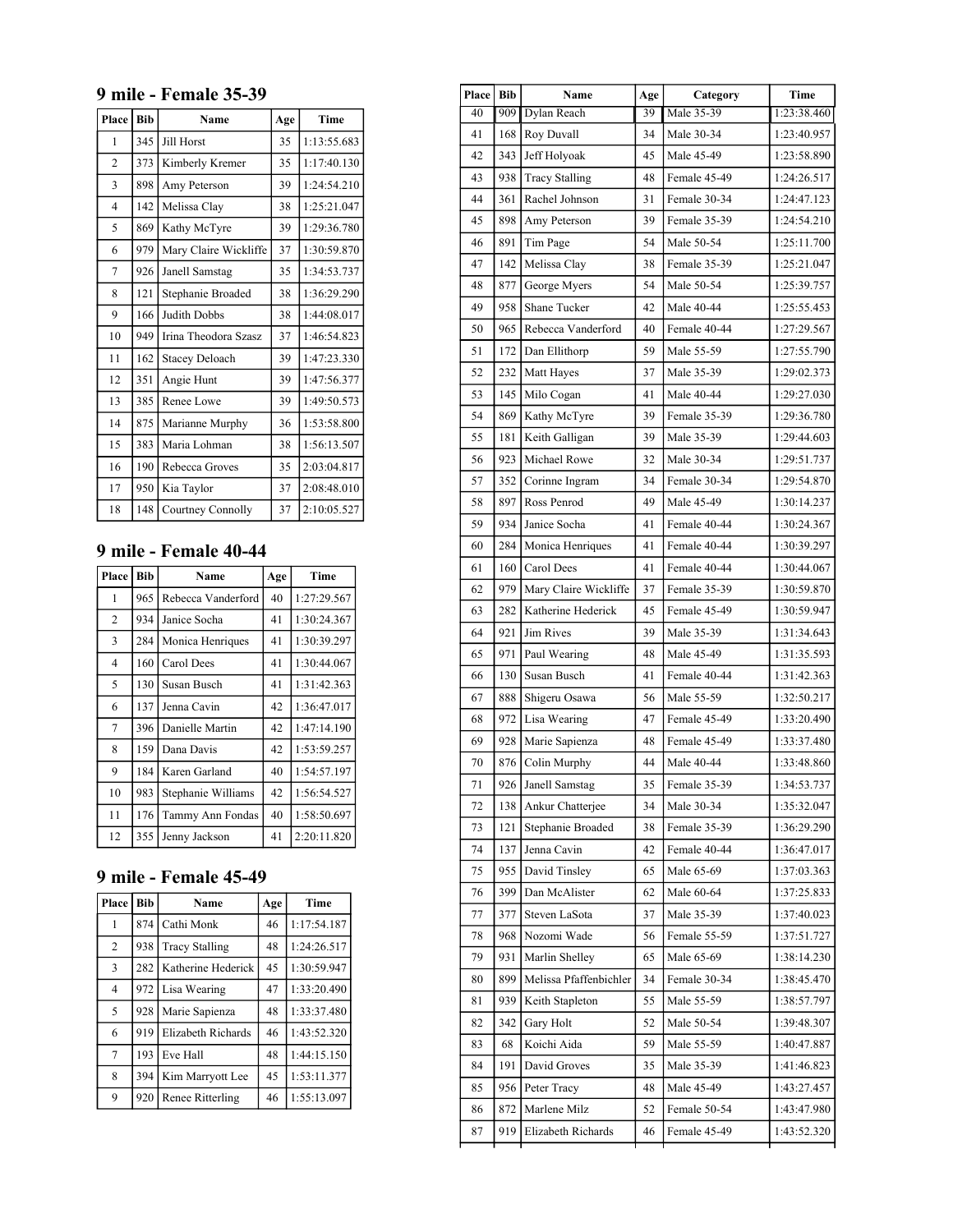#### **9 mile - Female 50-54**

| Place Bib | Name                 | Age | Time           |
|-----------|----------------------|-----|----------------|
|           | 872 Marlene Milz     | 52  | 1:43:47.980    |
| 2         | 890 Abby Page        | 51  | 1:47:57.677    |
|           | 182 Katherine Garcia |     | 51 2:10:28.930 |

## **9 mile - Female 55-59**

| Place   Bib | Name                           | Age | Time |
|-------------|--------------------------------|-----|------|
|             | 968 Nozomi Wade 56 1:37:51.727 |     |      |

# **9 mile - Male 18 and under**

| Place Bib | Name              | Age | Time           |
|-----------|-------------------|-----|----------------|
|           | 996 Devin Plauche |     | 16 1:16:03.030 |
|           | 906 Gray Reach    |     | 1:23:38.253    |

#### **9 mile - Male 19-24**

| Place Bib | Name                                      | Age | Time |
|-----------|-------------------------------------------|-----|------|
|           | 384   Marcus Lostracco   24   1:10:17.950 |     |      |

### **9 mile - Male 25-29**

| Place   Bib | Name              | Age | Time        |
|-------------|-------------------|-----|-------------|
|             | 136 Tim Cary      | 25  | 1:14:37.250 |
| 2           | 878 Thomas Nelson | 28  | 1:20:31.523 |
| 3           | 901 David Polson  | 26  | 1:21:48.167 |
| 4           | 904 Jeremy Ragan  | 25  | 2:05:55.397 |

# **9 mile - Male 30-34**

| Place | <b>Bib</b> | Name               | Age | Time        |
|-------|------------|--------------------|-----|-------------|
|       | 70         | Joey Anthros       | 32  | 1:03:01.053 |
| 2     |            | 963 Yoshihiro Ueda | 33  | 1:22:37.863 |
| 3     |            | 168 Roy Duvall     | 34  | 1:23:40.957 |
| 4     |            | 923 Michael Rowe   | 32  | 1:29:51.737 |
| 5     | 138        | Ankur Chatterjee   | 34  | 1:35:32.047 |

### **9 mile - Male 35-39**

| Place          | <b>Bib</b> | Name             | Age | Time        |
|----------------|------------|------------------|-----|-------------|
| 1              | 887        | Edwin Ortiz      | 34  | 1:08:09.313 |
| $\overline{c}$ | 101        | Orlando Baez     | 38  | 1:15:03.170 |
| 3              | 167        | Rob Dornbush     | 36  | 1:17:01.773 |
| $\overline{4}$ | 339        | Jonathan Hiott   | 39  | 1:20:34.790 |
| 5              | 909        | Dylan Reach      | 39  | 1:23:38.460 |
| 6              | 232        | Matt Hayes       | 37  | 1:29:02.373 |
| $\overline{7}$ | 181        | Keith Galligan   | 39  | 1:29:44.603 |
| 8              | 921        | <b>Jim Rives</b> | 39  | 1:31:34.643 |
| 9              | 377        | Steven LaSota    | 37  | 1:37:40.023 |
| 10             | 191        | David Groves     | 35  | 1:41:46.823 |
| 11             | 149        | Kevin Connolly   | 37  | 2:09:45.200 |

| Place   Bib | Name<br>Age<br>Category |                        | Time |                     |             |
|-------------|-------------------------|------------------------|------|---------------------|-------------|
| 88          | 166                     | Judith Dobbs           | 38   | Female 35-39        | 1:44:08.017 |
| 89          | 969                     | Gabe Ward              | 41   | Male 40-44          | 1:44:10.750 |
| 90          | 370                     | Karl Koller            | 44   | Male 40-44          | 1:44:10.977 |
| 91          | 193                     | Eve Hall               | 48   | Female 45-49        | 1:44:15.150 |
| 92          | 139                     | Bryan Church           | 54   | Male 50-54          | 1:45:27.107 |
| 93          | 949                     | Irina Theodora Szasz   | 37   | Female 35-39        | 1:46:54.823 |
| 94          | 396                     | Danielle Martin        | 42   | Female 40-44        | 1:47:14.190 |
| 95          | 162                     | <b>Stacey Deloach</b>  | 39   | Female 35-39        | 1:47:23.330 |
| 96          | 192                     | <b>Brooke Hadfield</b> | 35   | Female 30-34        | 1:47:41.210 |
| 97          | 351                     | Angie Hunt             | 39   | Female 35-39        | 1:47:56.377 |
| 98          | 890                     | Abby Page              | 51   | Female 50-54        | 1:47:57.677 |
| 99          | 358                     | David Jensen           | 51   | Male 50-54          | 1:48:16.113 |
| 100         | 930                     | Chris Schubert         | 40   | Male 40-44          | 1:48:25.533 |
| 101         | 357                     | Jack Jennings          | 54   | Male 50-54          | 1:48:45.450 |
| 102         | 103                     | Abby Barnard           | 33   | Female 30-34        | 1:49:03.457 |
| 103         | 922                     | Chasity Roth           | 33   | Female 30-34        | 1:49:10.493 |
| 104         | 385                     | Renee Lowe             | 39   | Female 35-39        | 1:49:50.573 |
| 105         | 395                     | Corbin Martin          | 42   | Male 40-44          | 1:51:56.280 |
| 106         | 366                     | Kiki Kendall           | 34   | Female 30-34        | 1:51:59.057 |
| 107         | 871                     | Lee Miller             | 60   | Male 60-64          | 1:52:34.523 |
| 108         | 394                     | Kim Marryott Lee       | 45   | Female 45-49        | 1:53:11.377 |
| 109         | 875                     | Marianne Murphy        | 36   | Female 35-39        | 1:53:58.800 |
| 110         | 159                     | Dana Davis             | 42   | Female 40-44        | 1:53:59.257 |
| 111         | 184                     | Karen Garland          | 40   | Female 40-44        | 1:54:57.197 |
| 112         | 920                     | Renee Ritterling       | 46   | Female 45-49        | 1:55:13.097 |
| 113         | 383                     | Maria Lohman           | 38   | Female 35-39        | 1:56:13.507 |
| 114         | 983                     | Stephanie Williams     | 42   | Female 40-44        | 1:56:54.527 |
| 115         | 398                     | Jeremy McAlister       | 40   | Male 40-44          | 1:58:20.040 |
| 116         | 176                     | Tammy Ann Fondas       | 40   | Female 40-44        | 1:58:50.697 |
| 117         | 189                     | <b>Bruce Greene</b>    | 73   | Male $70+$          | 2:01:22.037 |
| 118         | 391                     | Victor Mariano         | 55   | Male 55-59          | 2:01:33.413 |
| 119         | 194                     | Rick Hall              | 48   | Male 45-49          | 2:02:32.533 |
| 120         | 942                     | Kevin Startt           | 56   | Male 55-59          | 2:02:39.777 |
| 121         | 190                     | Rebecca Groves         | 35   | Female 35-39        | 2:03:04.817 |
| 122         | 904                     | Jeremy Ragan           | 25   | Male 25-29          | 2:05:55.397 |
| 123         | 155                     | Elizabeth Culler       | 29   | Female 25-29        | 2:07:23.037 |
| 124         | 950                     | Kia Taylor             | 37   | Female 35-39        | 2:08:48.010 |
| 125         | 149                     | Kevin Connolly         | 37   | Male 35-39          | 2:09:45.200 |
| 126         | 148                     | Courtney Connolly      | 37   | Female 35-39        | 2:10:05.527 |
| 127         | 903                     | Jennifer Ragan         | 16   | Female 18 and under | 2:10:06.770 |
| 128         | 182                     | Katherine Garcia       | 51   | Female 50-54        | 2:10:28.930 |
| 129         | 355                     | Jenny Jackson          | 41   | Female 40-44        | 2:20:11.820 |
| 130         | 147                     | Randy Conner           | 63   | Male 60-64          | 2:30:00.147 |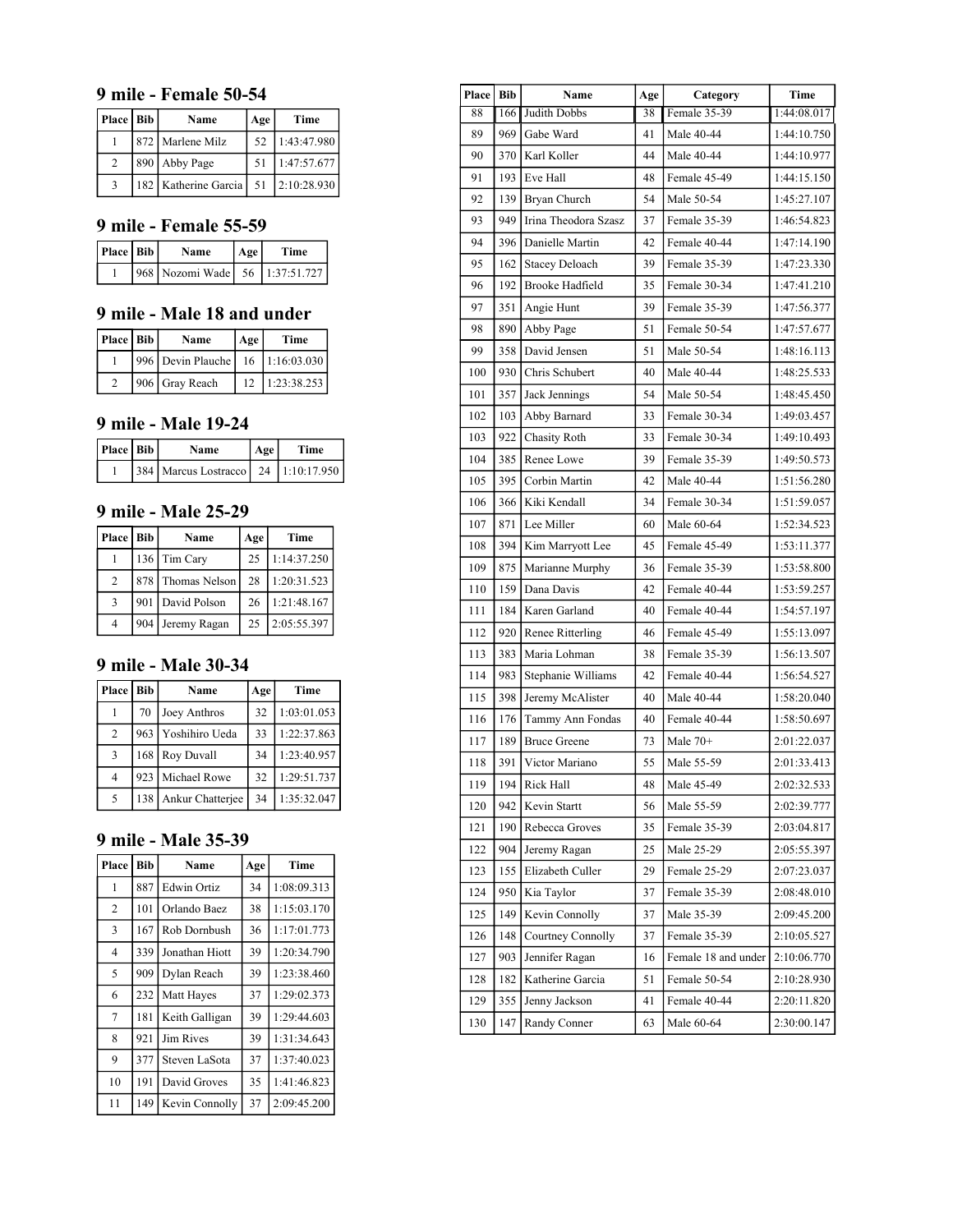#### **9 mile - Male 40-44**

| Place          | <b>Bib</b> | Name                    | Age | Time        |
|----------------|------------|-------------------------|-----|-------------|
| 1              | 108        | Darby Benson            | 44  | 1:03:41.157 |
| $\overline{c}$ | 365        | Andrew Karandjeff       | 42  | 1:04:46.700 |
| 3              | 118        | Glenn Bradley           | 40  | 1:11:54.970 |
| $\overline{4}$ | 929        | Daryl Sawyer            | 44  | 1:12:22.557 |
| 5              | 106        | Michael Bayer           | 41  | 1:12:46.890 |
| 6              | 116        | Mark Bolyard            | 42  | 1:13:38.167 |
| 7              | 390        | Dwayne MacInnis         | 40  | 1:14:32.833 |
| 8              | 896        | <b>Trevor Parssinen</b> | 40  | 1:15:17.913 |
| 9              | 368        | Curt Kersey             | 44  | 1:19:55.717 |
| 10             | 353        | Takehito Ito            | 43  | 1:20:19.693 |
| 11             | 958        | <b>Shane Tucker</b>     | 42  | 1:25:55.453 |
| 12             | 145        | Milo Cogan              | 41  | 1:29:27.030 |
| 13             | 876        | Colin Murphy            | 44  | 1:33:48.860 |
| 14             | 969        | Gabe Ward               | 41  | 1:44:10.750 |
| 15             | 370        | Karl Koller             | 44  | 1:44:10.977 |
| 16             | 930        | Chris Schubert          | 40  | 1:48:25.533 |
| 17             | 395        | Corbin Martin           | 42  | 1:51:56.280 |
| 18             | 398        | Jeremy McAlister        | 40  | 1:58:20.040 |

# **9 mile - Male 45-49**

| Place          | <b>Bib</b> | Name             | Age | Time        |
|----------------|------------|------------------|-----|-------------|
| 1              | 102        | Jon Barker       | 48  | 1:07:00.030 |
| $\overline{2}$ | 960        | Casey Turner     | 45  | 1:18:55.227 |
| 3              | 151        | Jeffrey Costa    | 47  | 1:19:28.290 |
| 4              | 150        | David Cook       | 48  | 1:20:46.550 |
| 5              | 948        | Mark A. Sweeney  | 48  | 1:21:11.797 |
| 6              | 5          | Mark Adamczyk    | 48  | 1:22:47.457 |
| 7              | 343        | Jeff Holyoak     | 45  | 1:23:58.890 |
| 8              | 897        | Ross Penrod      | 49  | 1:30:14.237 |
| 9              | 971        | Paul Wearing     | 48  | 1:31:35.593 |
| 10             | 956        | Peter Tracy      | 48  | 1:43:27.457 |
| 11             | 194        | <b>Rick Hall</b> | 48  | 2:02:32.533 |

# **9 mile - Male 50-54**

| Place          | <b>Bib</b> | Name                   | Age | Time        |
|----------------|------------|------------------------|-----|-------------|
| 1              | 995        | <b>Brian Schlosser</b> | 50  | 1:10:40.293 |
| 2              | 382        | Mark Lima              | 53  | 1:20:04.210 |
| 3              | 156        | Don Cummings           | 52  | 1:20:07.647 |
| $\overline{4}$ | 891        | Tim Page               | 54  | 1:25:11.700 |
| 5              | 877        | George Myers           | 54  | 1:25:39.757 |
| 6              | 342        | Gary Holt              | 52  | 1:39:48.307 |
| 7              | 139        | Bryan Church           | 54  | 1:45:27.107 |
| 8              | 358        | David Jensen           | 51  | 1:48:16.113 |
| 9              | 357        | Jack Jennings          | 54  | 1:48:45.450 |